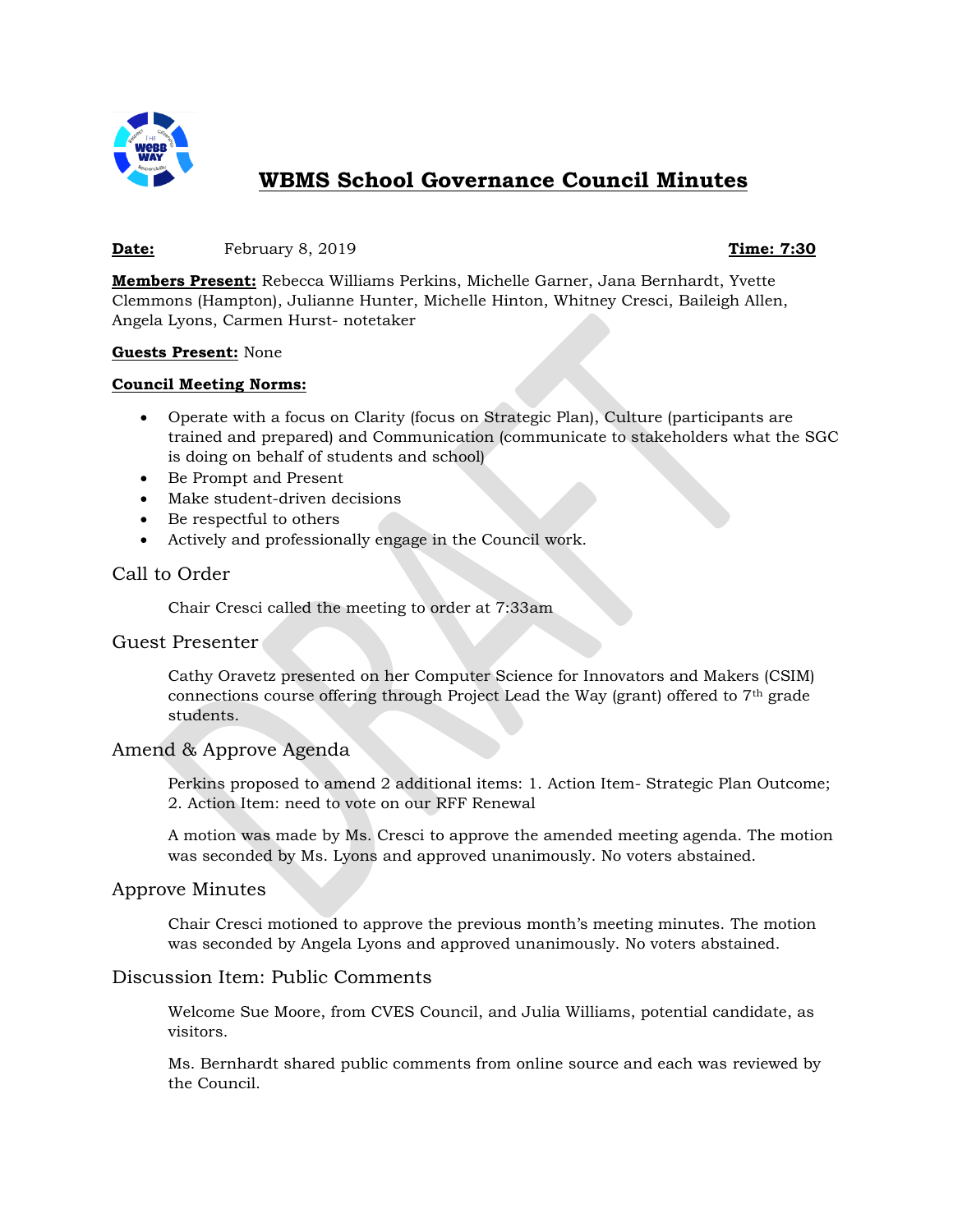- 1- Parent comment about online test data and concern about screen time.
- 2- Appreciate Connection selection- asks for Admin to review the overall goal of the Connections program and is it meeting the goals of WBMS?
- 3- Community Balance Night feedback
- 4- Culture Difference

#### Review Norms

Chair Cresci reviewed the decided upon norms

#### Informational Item: Elections Declaration Period Update

Mrs. Wolf shared that there are no parent declarations yet… Hampton has declared as staff. We have until the 20th to get more candidates. She is posting the SGC story on social media outlets. Voting is March 11-18. Council discussed ways to get more parents to vote.

# Informational Item: 9th grade failure report

Ms. Perkins shared information about WBMS students' progress as 9th grade freshman at AHS.

#### Discussion Item: IOWA Scores Overview

Mrs. Hurst, testing coordinator, shared with the Council, the 8th grade IOWAs scores for WBMS in relation to NWLC and FCS Middle Schools.

# Discussion Item: Strategic Plan Tracking Tool Work Session

Ms. Perkins shared information with the Council about the Tracking Tool. She asked the Council to provide assistance with a couple of the sections of the Tracking Tool. The Council discussed the current tool and made changes.

# Information Item: Principal's Update

Principal Perkins discussed the Hope and Engagement questionnaire and the Council reviewed. Then Ms. Perkins shared information from the Hope and Engagement Survey.

# Action Item: 2019-20 Calendar RFF Days, Vote for Renewal

We did not receive any public comment.

Proposed RFF Dates: September 3, November 4, February 14, March 16

New Prospect, Webb Bridge and Alpharetta High are 100% in alignment.

Ms. Lyons motioned to move forward with the RFF renewal with 4 days. The motion was seconded by Ms. Hinton and approved unanimously. No voters abstained.

#### Action Item: Change in Strategic Plan Item

Principal Perkins asked the Council to consider changing the 2nd blue box on the current Strategic Plan from student growth in Science (as written) to:

"Grow student achievement in 95% of the student population."